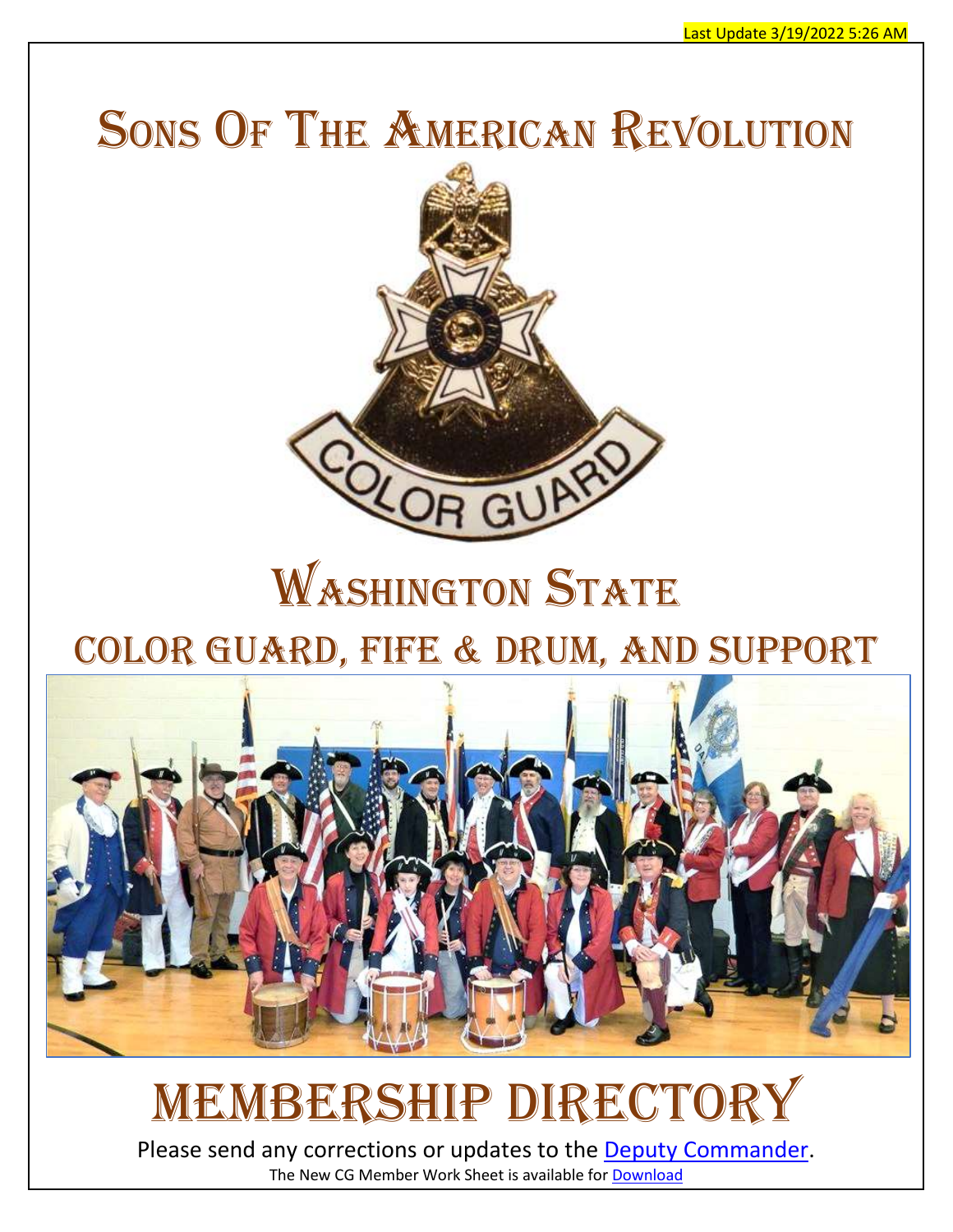## WA STATE COLOR GUARD COUNCIL

- **1.** The Color Guard Counsel consists of the Color Guard Committee and Past Commanders.
- **2.** The Color Guard Committee consists of the Color Guard Commander and Chapter Color Guard Captains.

The Color Guard Commander is the chairman and may appoint one or more Vice/Deputy Commanders (approved by the President) to assist him in his duties.

Current additional appointed committee members:

- Deputy Commander
- Vice Commander
- F&D Commander

Members of this Committee may be uniformed but are not required to be uniformed. The purpose of the Color Guard Committee is to promote, publicize, and support Color Guard events and activities.

**Note:** The WA State SAR President appoints the WA State SAR Color Guard Commander, subject to the Board of Directors' approval. Chapter Color Guard Captains are appointed by Chapter Presidents

**3.** Past Commanders/Deputy Commanders/Vice Commanders serve as advisory personnel to the counsel.

**The Counsel** *serves to assist the Chapter Color Guard Captains* with scheduling, recruiting booths, parades, community functions, and other Color Guard events in the chapter regions. They assist with presenting living history to schools, and address other organizations, churches, and community groups about the mission and activities of the S.A.R.

<span id="page-1-0"></span>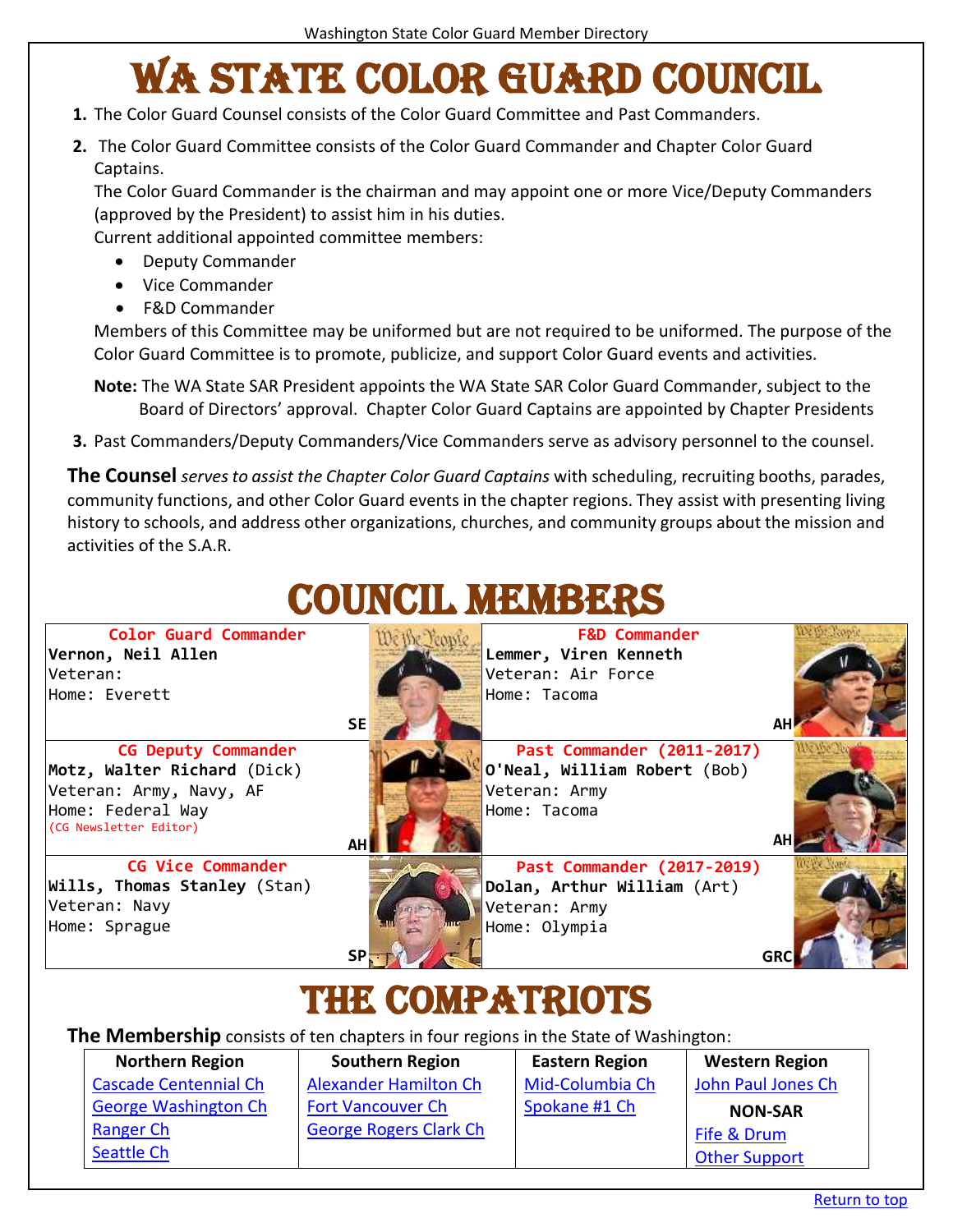#### <span id="page-2-0"></span>**================================== Northern Region ================================= Cascade Centennial Chapter- - - - - - - - - - - - - - - - - - - - - - - - - - - - - - -- - - - - - - - - - - - - - - - - - - - - - - - -**

**Emerson, Gregory Dan**  Veteran: Navy Home: Renton

**Lindley, James Morris**  Veteran: Air Force Home: Kirkland



**Miller, Charles** Veteran: Home:

**Whittemore, Richard Leslie**  Veteran: Home: Newcastle



<span id="page-2-1"></span>

**Hutchins, Leland Michael**  Veteran: Army Home: Anacortes



**Bentler, William Anthony Veteran: Army Home: Everett**



**Bock, Bruce**  Veteran: Home: Bellingham

**Eberhart, Marshall**  Veteran: Coast Guard Home: Sedro Wooley

**Fridley, Chris** Veteran: Home: Mt Vernon





**Jonson, Hugh**  Veteran: Navy, Army Home: Sedro Woolley

**Kraft, John Sr** Veteran: Navy Home: Oak Harbor

**Oliver, Russell Veteran: Navy Home: Bothell**

**Peers, Glenn (Pending) Veteran: Army Home:** 

**Wall, Bob** Veteran: Navy Home: Oak Harbor









Photo Not Avai



<span id="page-2-2"></span> **Ranger Chapter - - - - - - - - - -- - - - - - - - - - - - - - - - - - - - - - - - - - - - - - - - - - - - - - - - - - - - - - - - - - - - - -**

**TBD** Veteran: Home:



**TBD**  Veteran: Home:

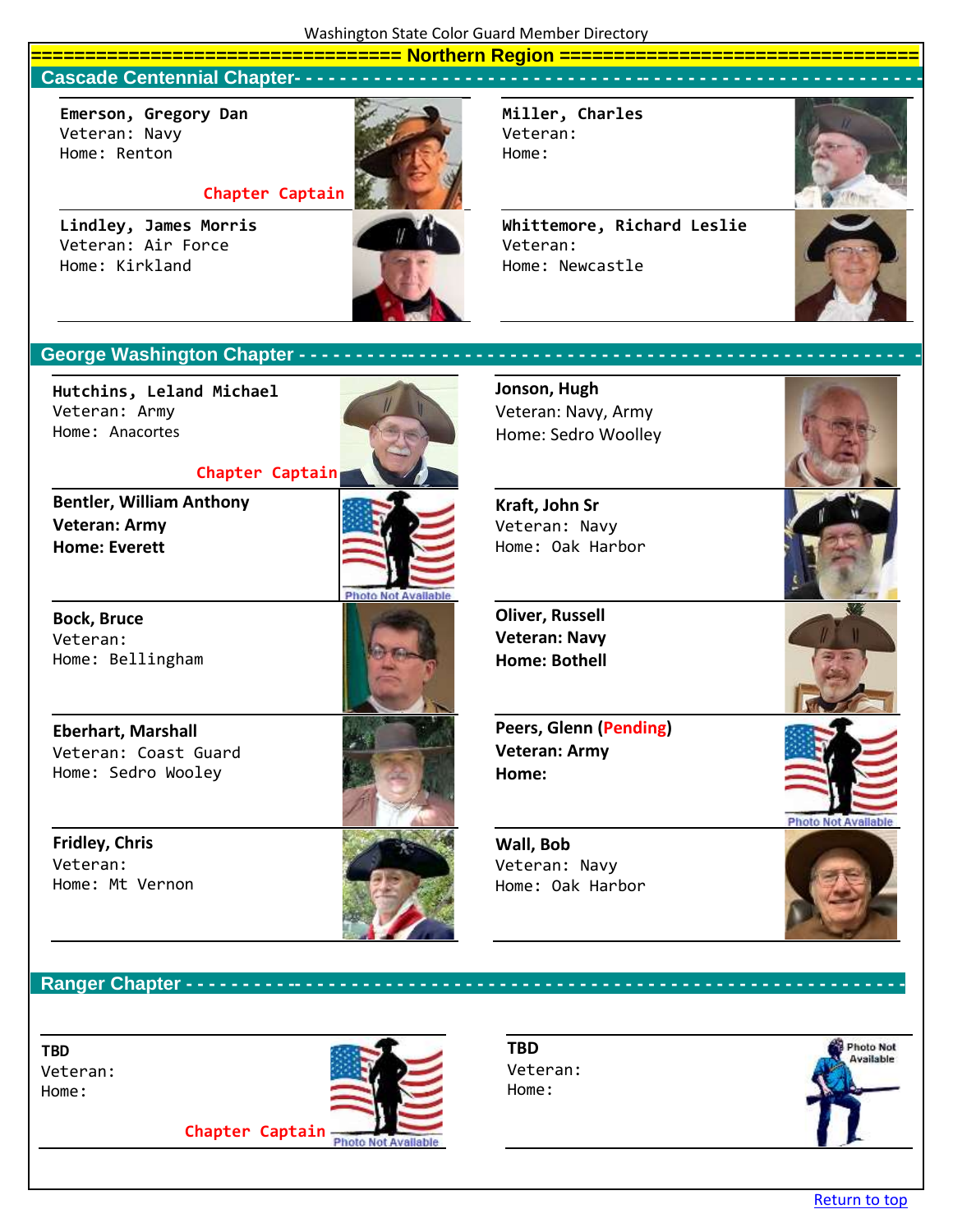#### Washington State Color Guard Member Directory

**TBD**  Veteran: Home:



**TBD**  Veteran: Home:



#### <span id="page-3-0"></span> **Seattle Chapter - - - - - - - - - -- - - - - - - - - - - - - - - - - - - - - - - - - - - - - - - - - - - - - - - - - - - - - - - - - - - - - - - -**

**TBD** Veteran: Home: Seattle

**Chapter Captain**

**Clayton, Christopher**  Veteran: Home: Seattle

**Clayton, Stephen**  Veteran: Navy Home: Seattle

**Costello, Daniel**  Veteran: Home: Seattle



**Grabowski, Chris**  Veteran: Home: Seattle

**Korn, Robert**  Veteran: Home: Shoreline



**Lawson, Craig**  Veteran: Home: Seattle

**Marshall, Kenney** Veteran: Home: Seattle

**Rauzi, Grant** Veteran: Home: Woodinville

**Vernon, Neil Allen**  Veteran: Home: Everett

**================================= Southern Region ==================================**

<span id="page-3-1"></span> **Alexander Hamilton Chapter - - - - - - - - - -- - - - - - - - - - - - - - - - - - - - - - - - - - - - - - - - - - - - - - - - - - - - - -**





**CG Commander**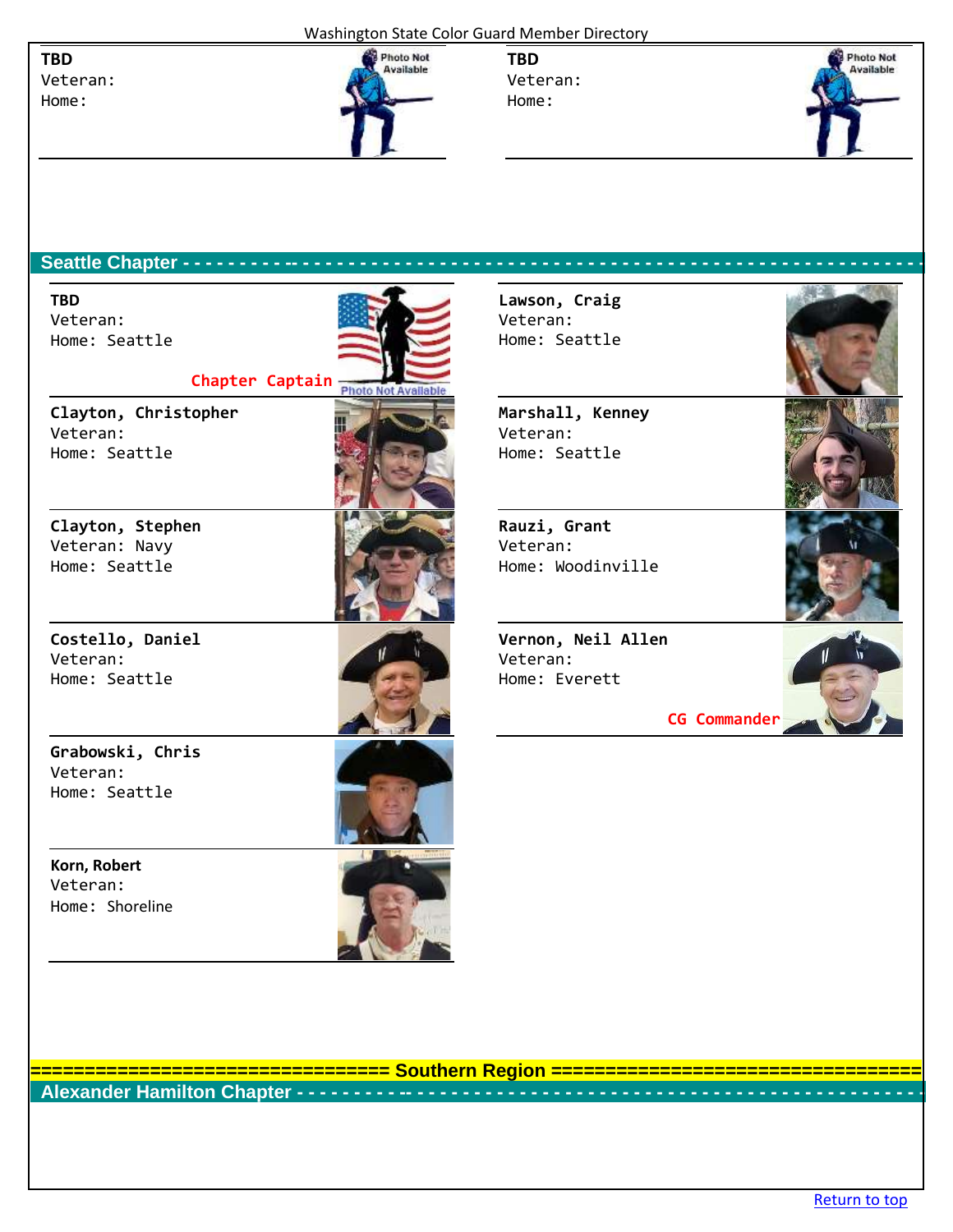#### Last Update 3/19/2022 5:26 AM

**Moore, Michael Edward**  Veteran: Army Home: Maple Valley



**Chapter Captain**

**Asher,** Andrew Todd Veteran: Home: Auburn

**Asher, Claude Douglas**  Veteran: Home: Auburn

**Bendickson, Matt** Veteran: Home: Renton





**Bendickson, Michael**  Veteran: Home: Renton



**Bordelon, Jerry Michael** Veteran: Air Force Home: Milton

**Herr, John**  Veteran: Home: Puyallup

**Lemmer, Alex**  Veteran: Home: Tacoma



**Lemmer, Jan**  Veteran: Air Force Home: Tacoma



**Lemmer, Viren Kenneth**  Veteran: Air Force Home: Tacoma

**F&D Commander**

**Motz, Walter Richard (Dick)** Veteran: Army, Navy, AF Home: Federal Way Newsletter Editor **CG Deputy Commander**

**O'Neal, William Robert (Bob)** Veteran: Army Home: Tacoma



**Ramsey, Frederic Robin**  Veteran: Army Home: Olympia

**Roberts, Kenneth Doster**  Veteran: Navy, USMC Home: Gig Harbor

**Stephan, Howard William**  Veteran: Navy Home: Steilacoom

**F&D**

**Troy, Guy Kent Jr** Veteran: Army Home: Lakewood

| V |  |
|---|--|
|   |  |

<span id="page-4-0"></span> **Fort Vancouver Chapter - - - - - - - - - -- - - - - - - - - - - - - - - - - - - - - - - - - - - - - - - - - - - - - - - - - - - - - - - - -**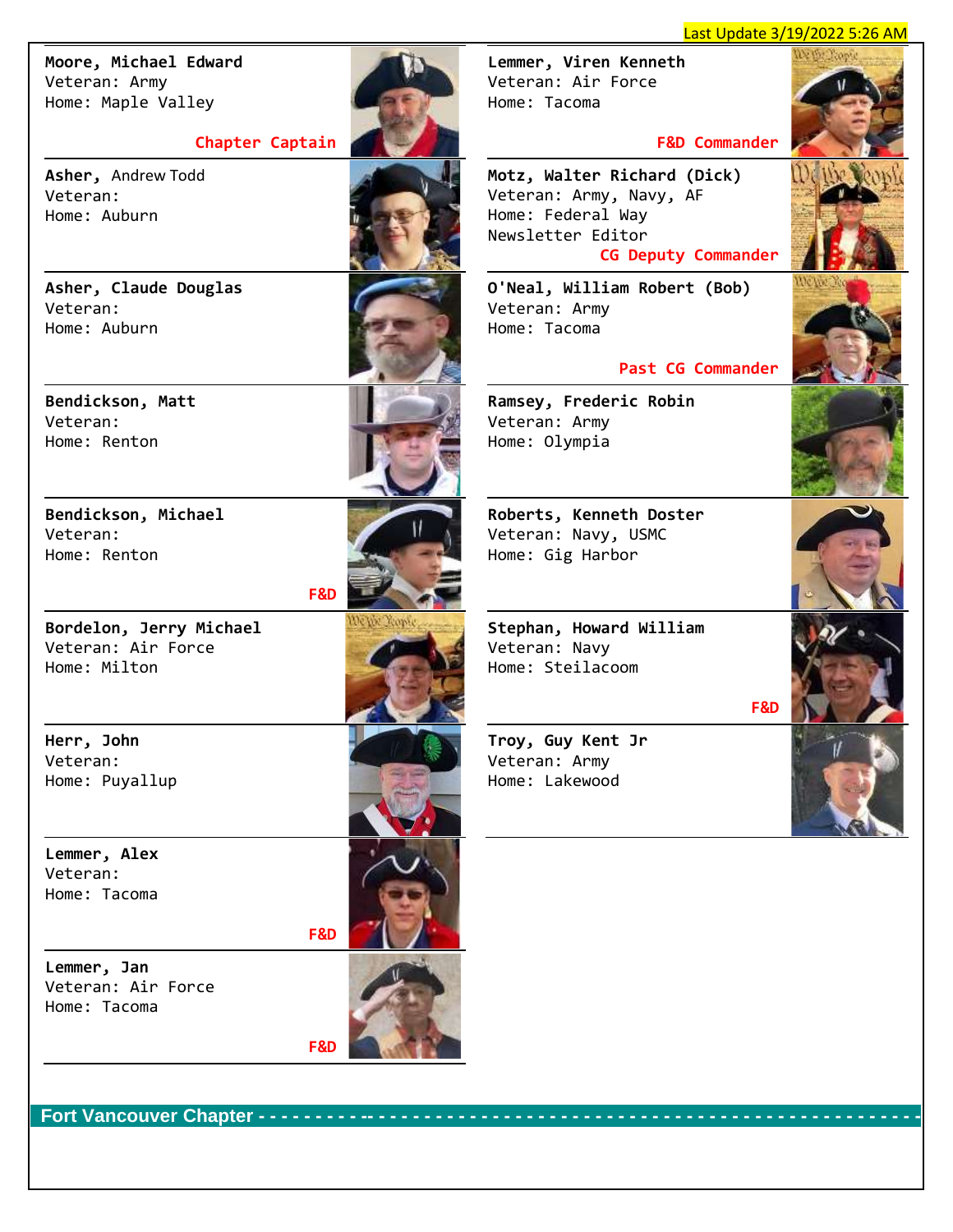Last Update 3/19/2022 5:26 AM

**Gray, Carl** Veteran: Home: Longview



**Furlow, Alen** Veteran: Home:



**Heckethorne, Larry** Veteran: Home: Longview

**Ocker, Paul Andrew** Veteran: Home: Waitsburg

**Dolan, Arthur William (Art)**



**Peck, Larry** Veteran: Home:

**Lightburn, Jeff**

Home: Brush Prairie

Veteran:

**Vernon, George** Veteran: Home: Kalama



**Olsen, Eric**  Veteran:

**Chapter Captain**

**Case, Dennis** Veteran: USN Home: Lacy

Veteran: Army Home: Olympia



WУ.

Home: Rochester

**Coorough, Joe**  Veteran: USMC Home: Olympia



**Sackville-West, Tom** Veteran: Home: Lake Tapps



**Gossman, Kent** Veteran: USN Home: Olympia

**Maudsley Jr, Lew** Veteran: Home: Olympia



**Thomasson, Lee H**  Veteran: Home: Hoquiam

S**aville, Kevin**

Home: Olympia

Veteran:





<span id="page-5-0"></span>



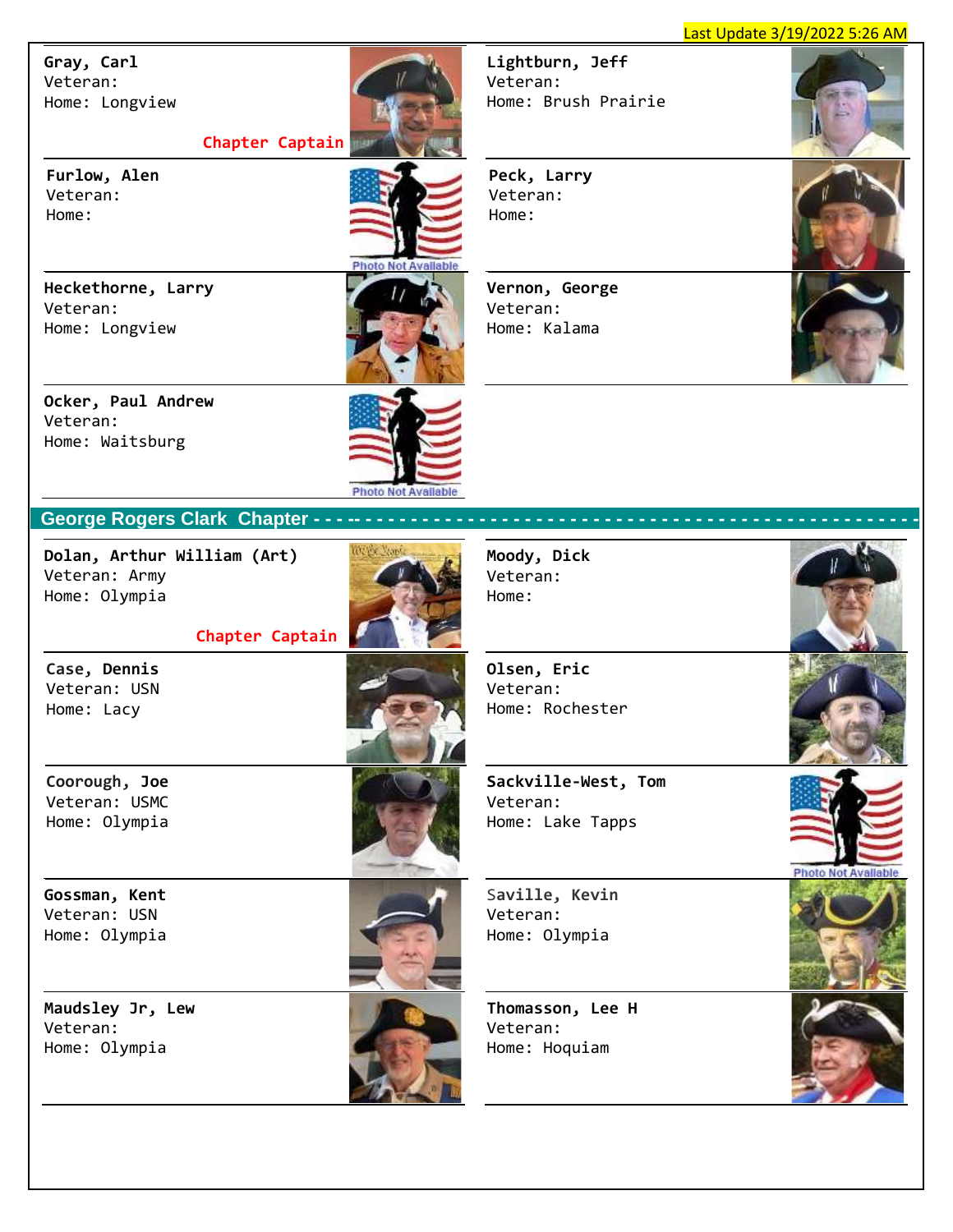<span id="page-6-0"></span>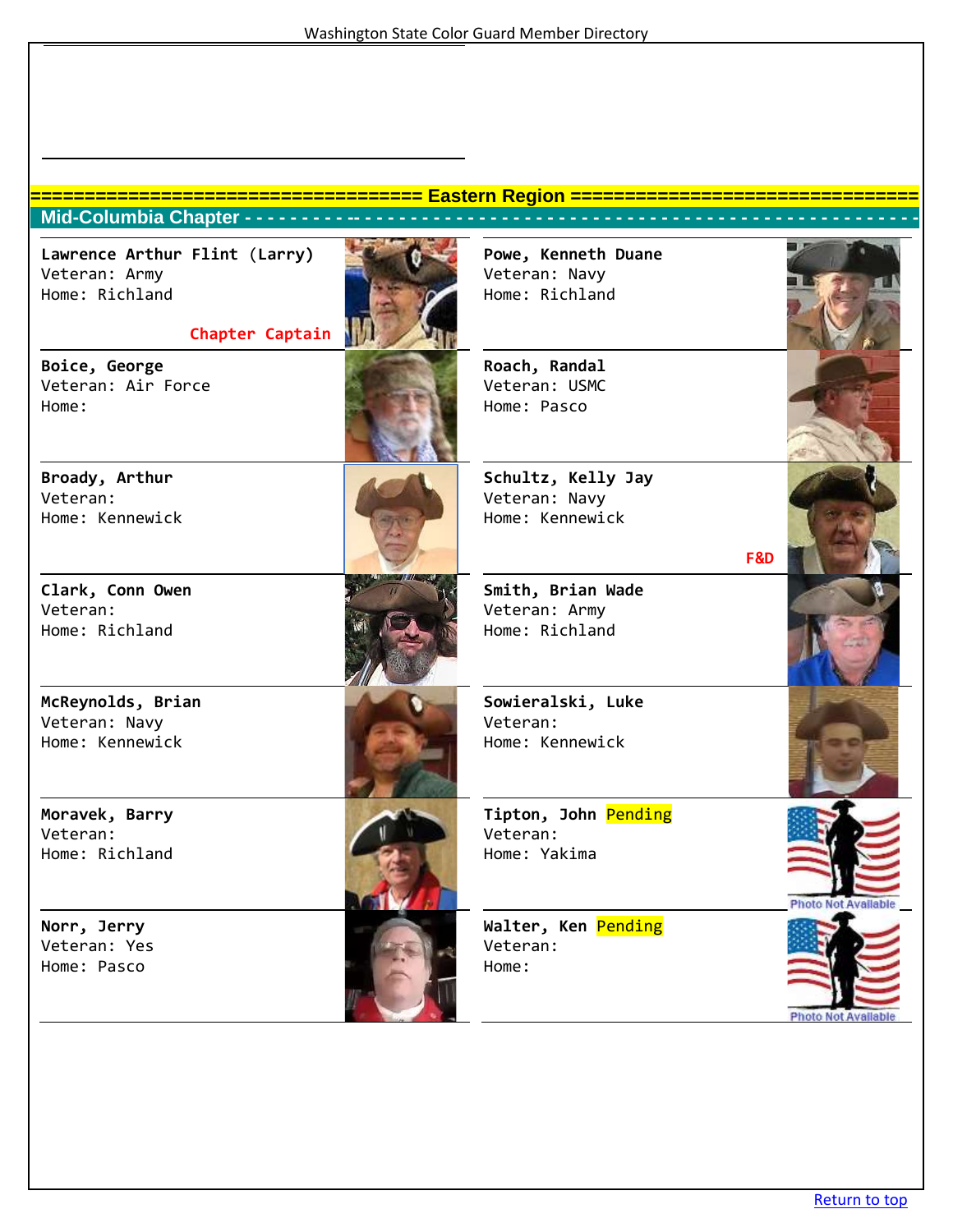#### <span id="page-7-0"></span> **Spokane Chapter - - - - - - - - -- - - - - - - - - - - - - - - - - - - - - - - - - - - - - - - - - - - - - - - - - - - - - - - - - - - - - - -**

**Palmer, William Oren** (Will) Veteran: Home: Deer Park

#### **CG Captain**

**Durkoop, Carl Carey**  Veteran: Home: Spokane

**Hill, Rob** Veteran: Home: Spokane

**Knauer, John** Veteran: Home: Spokane



**Riehl, Greg Conrad**  Veteran: Home: Dear Park

**Ryan, Dale Eugene**  Veteran: Home: Spokane

#### **F&D**

**Shaw, Dennis Michael**  Veteran: Army Home: Spokane

**Wills, Thomas Stanley** (Stan) Veteran: Navy Home: Sprague





**Vice Commander**

#### <span id="page-7-1"></span>**=============================================Western Region=================================== John Paul Jones Chapter - - - - - - - - -- - - - - - - - - - - - - - - - - - - - - - - - - -**

**Gilbert, Frederick Compton**  Veteran: Air Force Home: Seabeck

#### **Chapter Captain**

**Chase, Noah**  Veteran: Home: Port Orchard

**Hersey, Marion Thomas** (Mick) Veteran: Navy Home: Bremerton

**Irons, Ronald David**  Veteran: Home: Olalla

**Nelson, Douglas Harold**  Veteran: Navy Home: Poulsbo







**F&D**

**Phillipy, Keith Roy**  Veteran: Navy Home: Port Orchard

**Plyer, Conrad**  Veteran: Navy Home: Port Orchard

**Smalser, Robert Leslie** (Bob) Veteran: Army Home: Seabeck

**Weedin, Daniel Jose**  Veteran: Home: Poulsbo





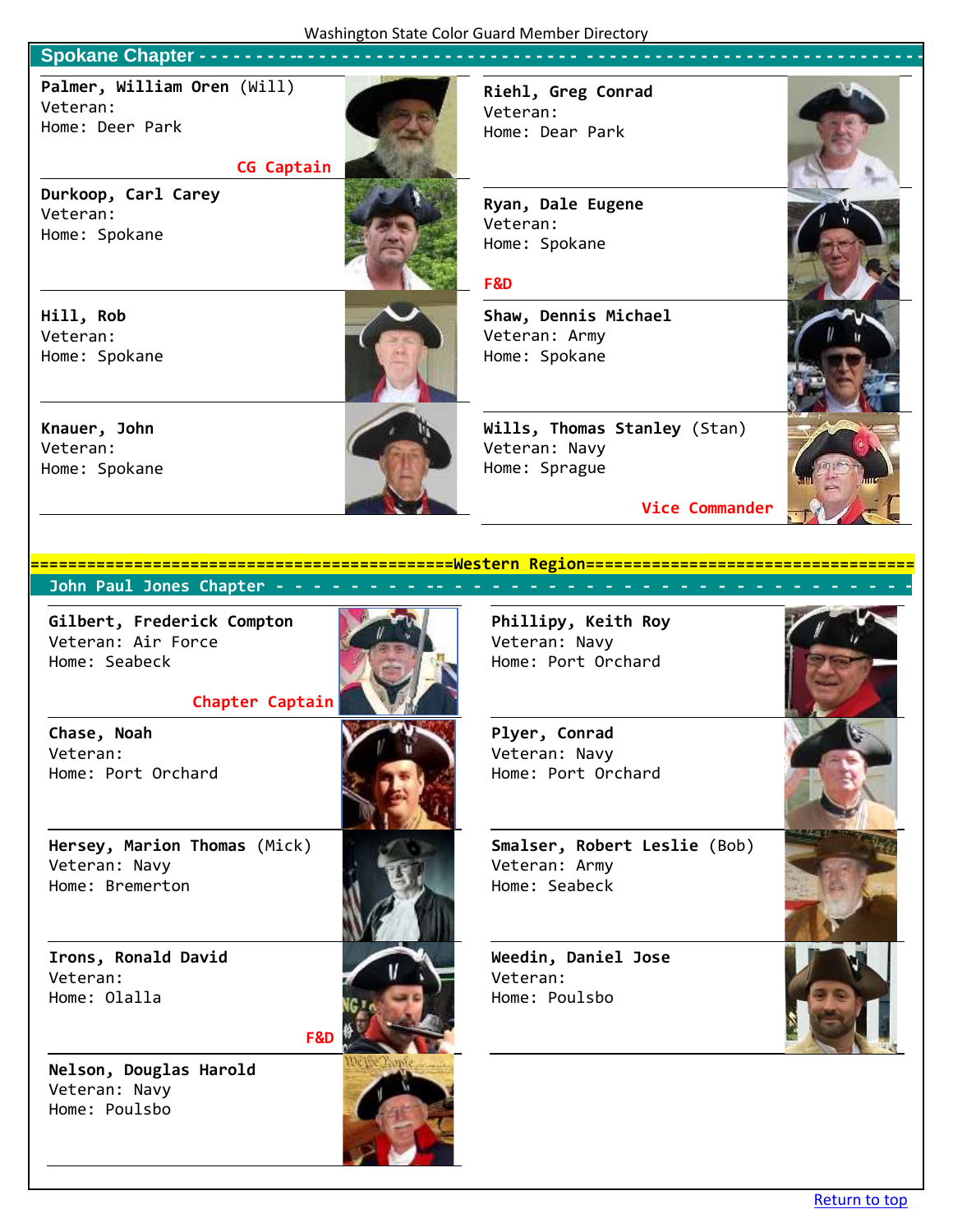<span id="page-8-0"></span>

### <span id="page-8-1"></span>**======================= Other Supporters & Associate Members ======================= Non-Uniformed SAR Members**

| Edward Lawrence Tropp<br>Veteran:<br>Home:              | SAR AH | John Tipton<br>Veteran:<br>Home:  | SAR MC  |
|---------------------------------------------------------|--------|-----------------------------------|---------|
| Harold Lee Steenbergen<br>Veteran: Army<br>Home: Tacoma | SAR-AH | Perry Taylor<br>Veteran:<br>Home: | SAR JPJ |

### **Non- SAR Support Members**

**Karen Schultz** Veteran: Navy Home: Kennewick



**DAR**

**Larry Barnes** Veteran: Army Home:



**HODAR**

[Return to top](#page-1-0)